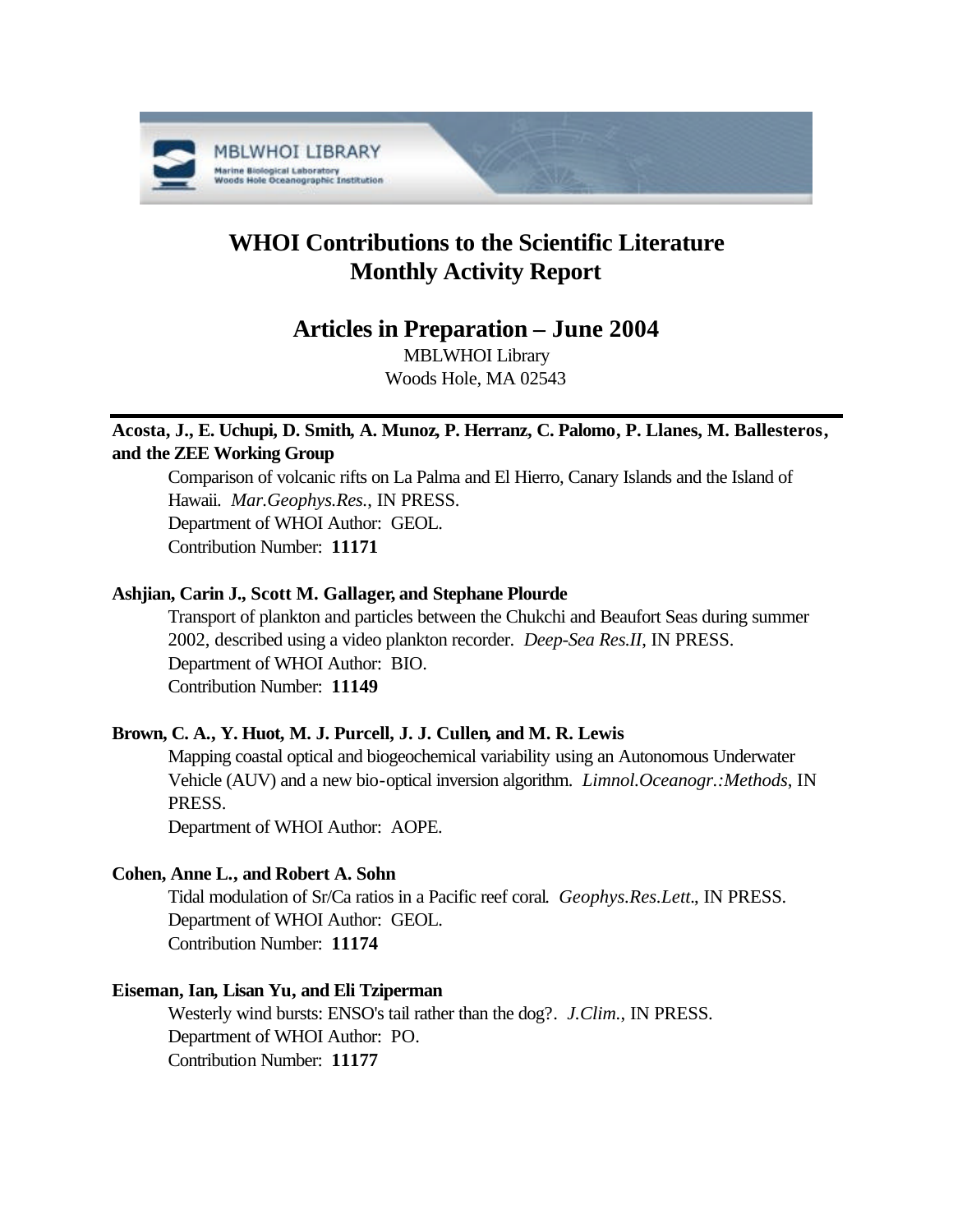#### **Fuchs, Heidi L., Lauren S. Mullineaux, and Andrew R. Solow**

Sinking behavior of gastropod larvae (*Ilyanassa obsoleta*) in turbulence. *Limnol.Oceanogr.*, IN PRESS. Department of WHOI Author: BIO. MPC. Contribution Number: **11142**

#### **Miller, Patrick, Mark Johnson, and Peter Tyack**

Sperm whale behaviour is consistent with use of rapid echolocation click buzzes "cracks" in prey capture. *Proc.R.Soc.Lond.Ser.B.Biol.Sci.*, IN PRESS. Department of WHOI Author: BIO. Contribution Number: **11160**

#### **Pearson, Ann, Alex L. Sessions, Katrina J. Edwards, and John M. Hayes**

Separation of selected rRNA for isotopic analysis. *Mar.Chem.*, IN PRESS. Department of WHOI Author: MCG. GEOL. Contribution Number: **11141**

### **Pickart, Robert S., Thomas J. Weingartner, Lawrence J. Pratt, Sarah Zimmermann, and Daniel J. Torres**

Flow of winter-transformed Pacific Water into the western Arctic. *Deep-Sea Res.*, IN PRESS. Department of WHOI Author: PO. Contribution Number: **11170**

#### **Plourde, Stephane, Robert G. Campbell, Carin J. Ashjian, and Dean Stockwell**

Seasonal and regional patterns in egg production of *Calanus glacialis/marchallae* in the Chukchi and Beaufort Seas during spring and summer, 2002. *Deep-Sea Res.II*, IN PRESS. Department of WHOI Author: BIO. Contribution Number: **11148**

### **Sancho, G., C. R. Fisher, S. Mills, F. Micheli, G. A. Johnson, H. Lenihan, C. H. Peterson, and L. S. Mullineaux**

Selective predation by the zoarcid fish *Thermarces cerberus* at hydrothermal vents. *Deep-Sea Res.*, IN PRESS. Department of WHOI Author: BIO. Contribution Number: **11139**

#### **Sosik, Heidi M**

Characterizing seawater constituents from optical properties. In: *Monographs on Oceanographic Methodology.* UNESCO, IN PRESS. Department of WHOI Author: BIO. Contribution Number: **11146**